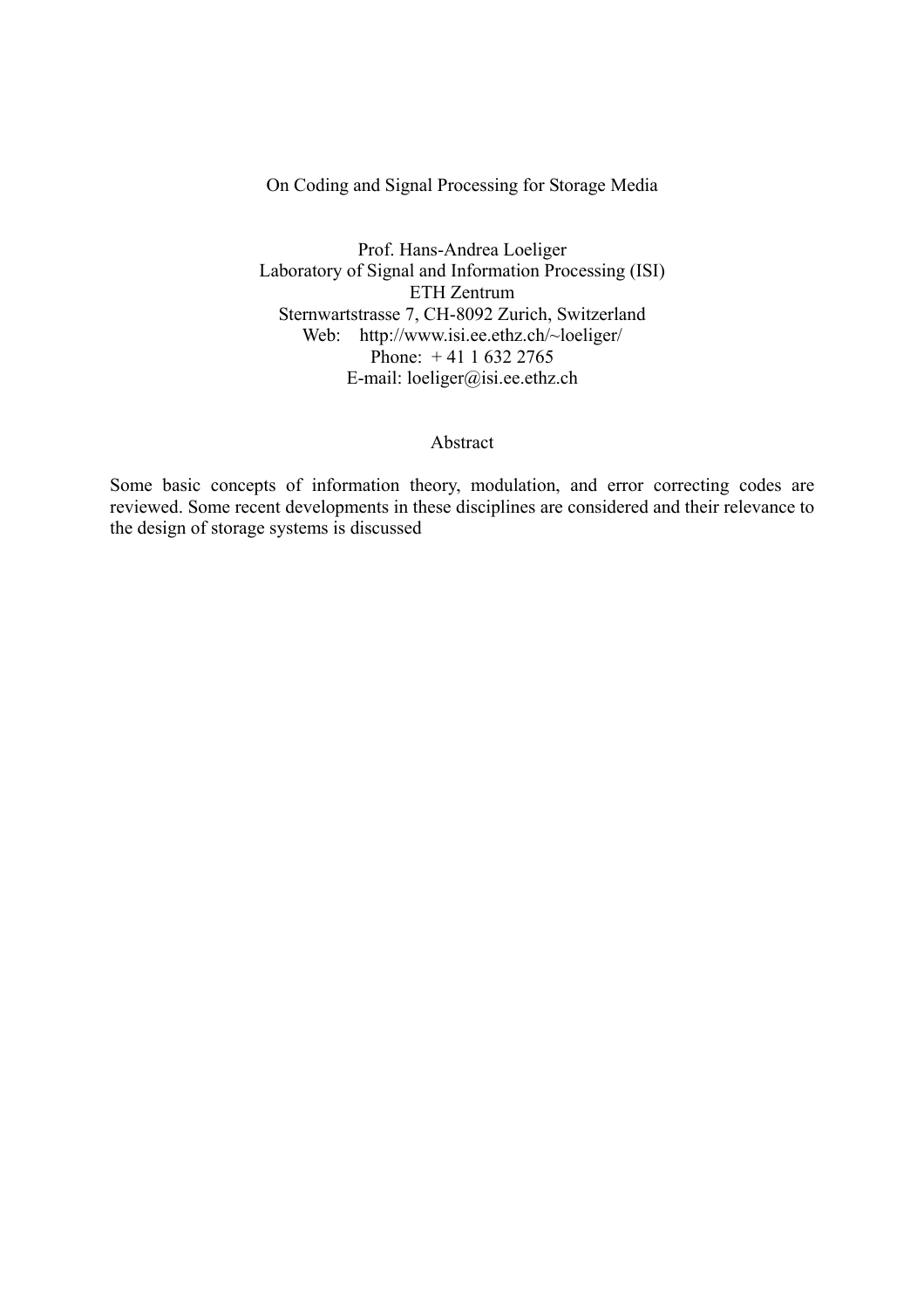#### 82 H  $\Box$

Eidgenössische Technische Hochschule Zürich Swiss Federal Institute of Technology Zurich

Signal and Information Processing Laboratory



## **On Coding and Signal Processing** for Storage Media

Hans-Andrea Loeliger and Dieter Arnold

Thanks to Pascal Vontobel and Alek Kavčić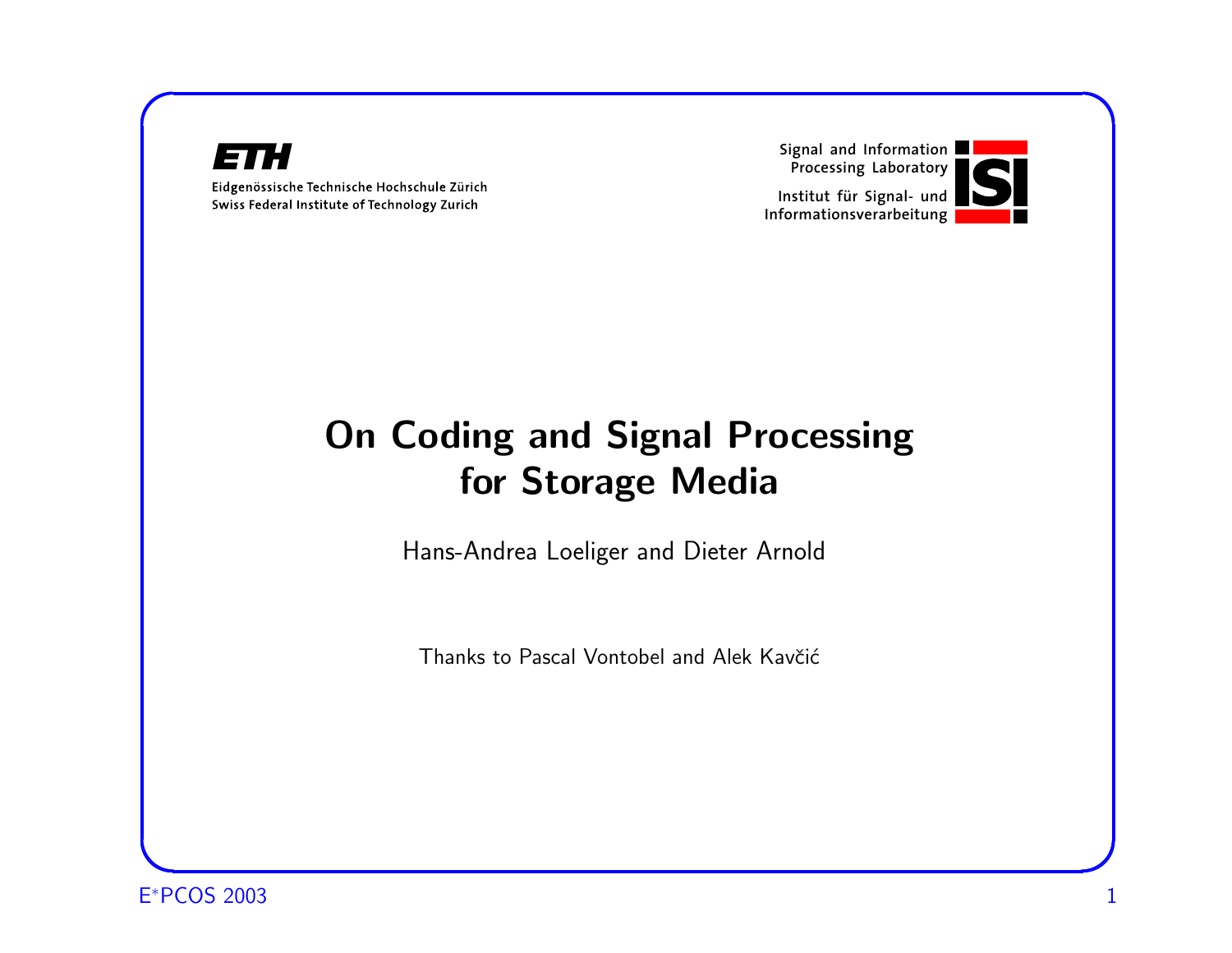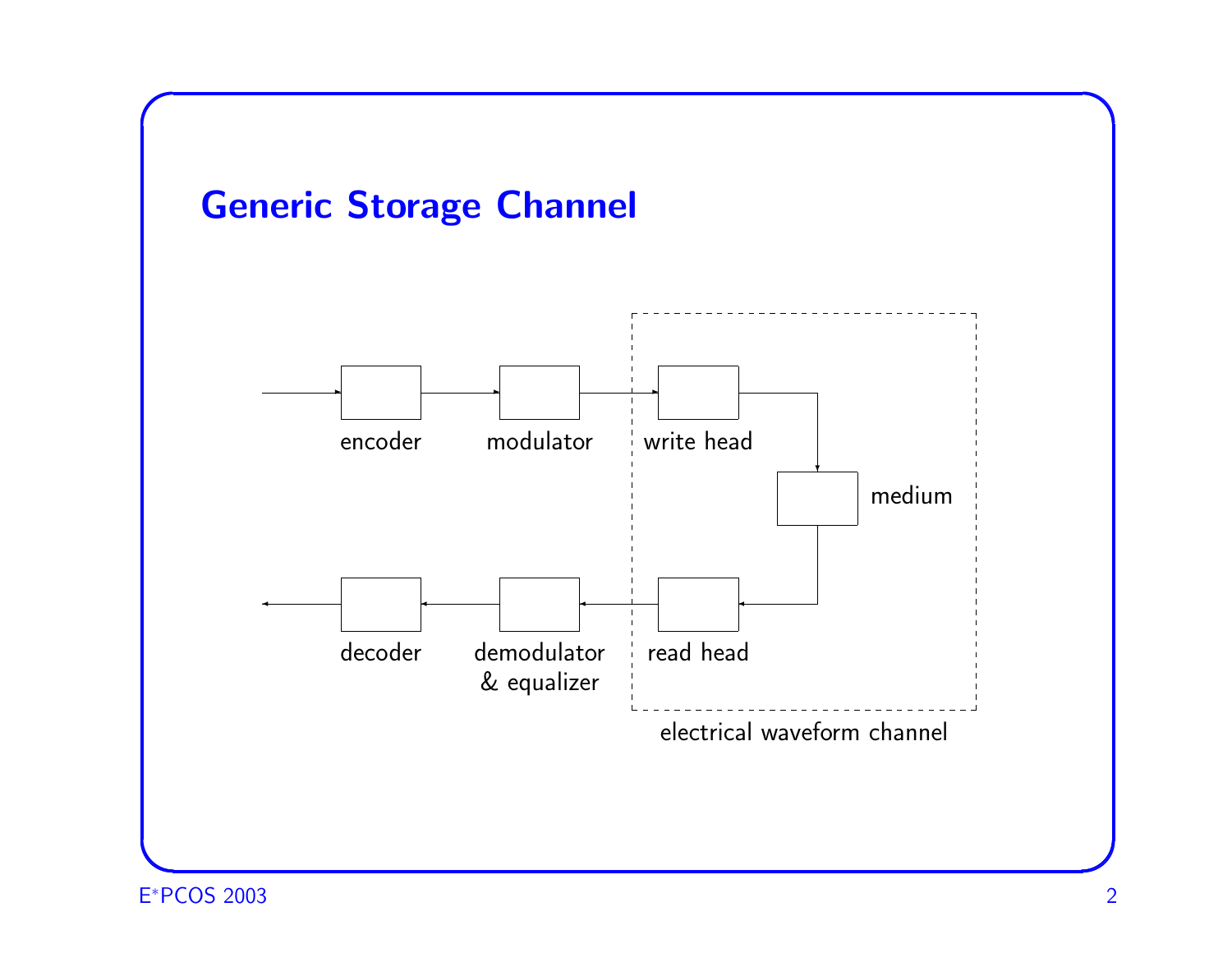

E <sup>∗</sup>PCOS 2003 3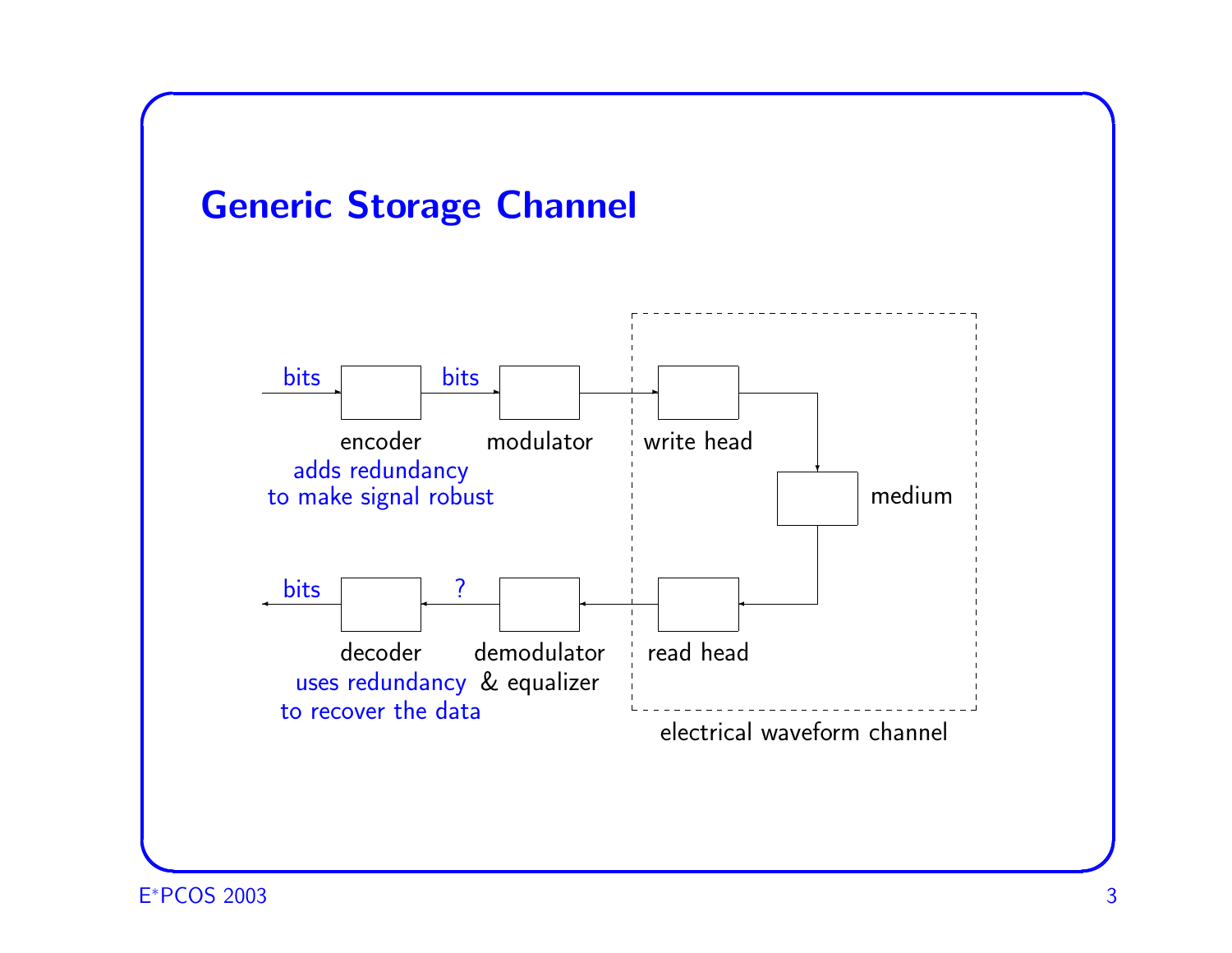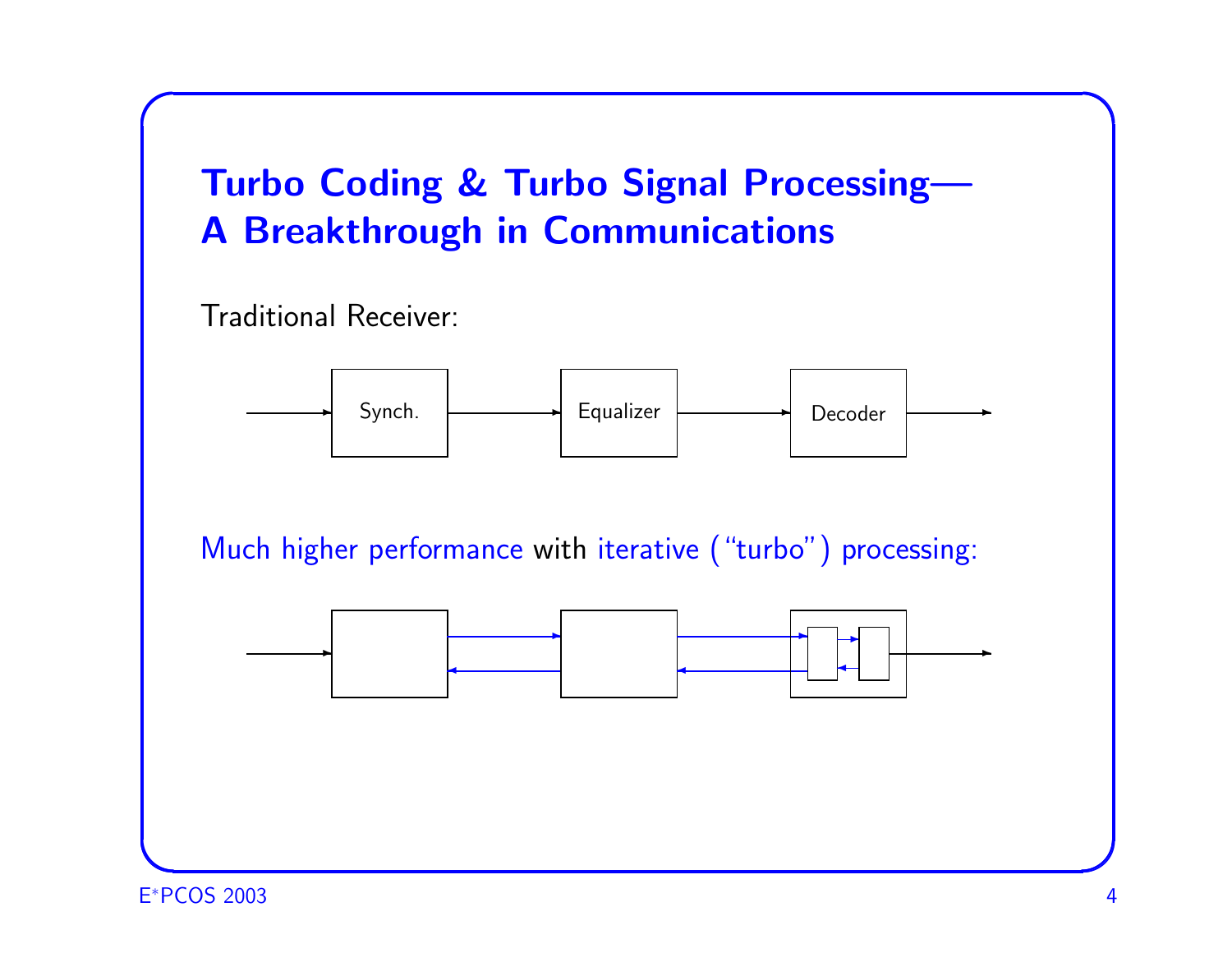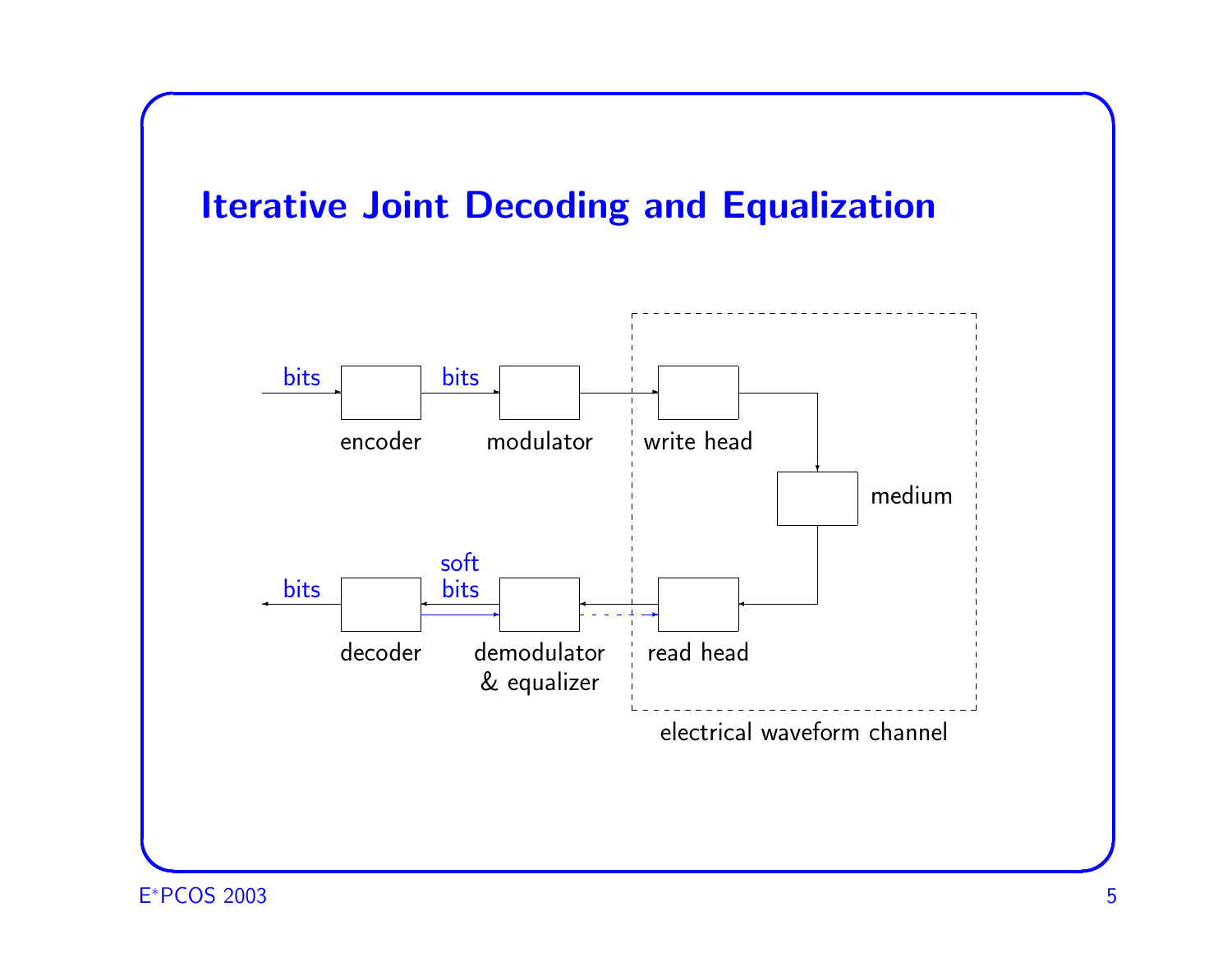## Channel Capacity

Claude Shannon proved in 1948:

- Every communication channel has a well defined capacity C (bits/second or bits per channel use or bits/meter or . . . ).
- $\bullet$  Arbitrary reliable communication is possible for any rate  $R < C$ by suitable coding/modulation.
- Reliable communication is impossible for  $R > C$ .

Example:

 $\sqrt{2\pi}$ 

The capacity of the "additive white Gaussian noise channel" with bandwidth W is

 $C = W \log(1 + SNR)$  [bits/second]

✫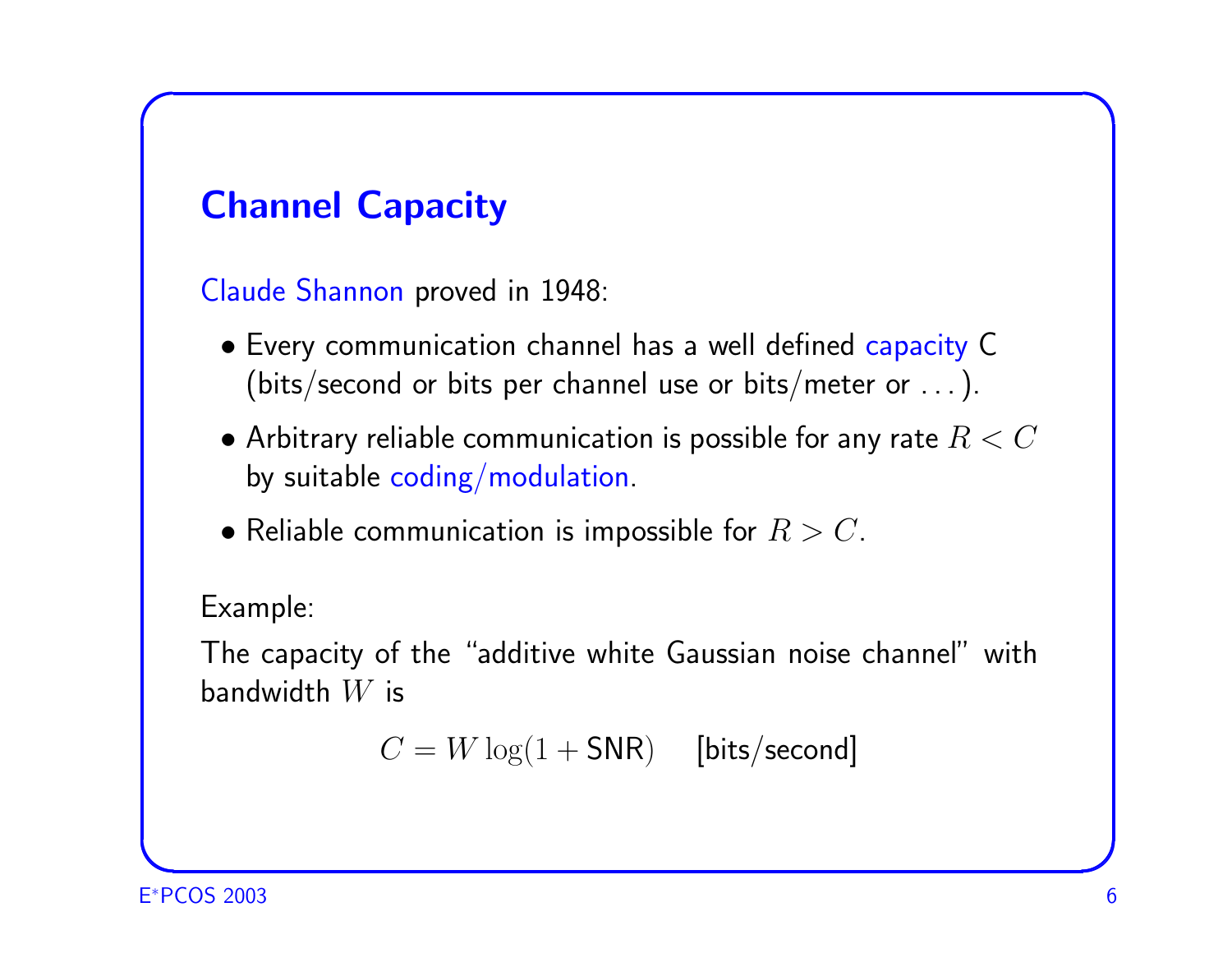#### **Is Shannon's Theory Relevant in Practice?**

- In 1948, channel capacity was only a theoretical promise far away from reality.
- $\bullet$  Today, practical coding/modulation schemes (turbo codes, lowdensity parity check codes, iterative joint decoding & equalization & ...) are known that virtually achieve the channel capacity for a wide variety of communication channels.

 $\Rightarrow$  The channel designer should aim for channel capacity and not worry about bit error rates or coding  $/$  signal processing!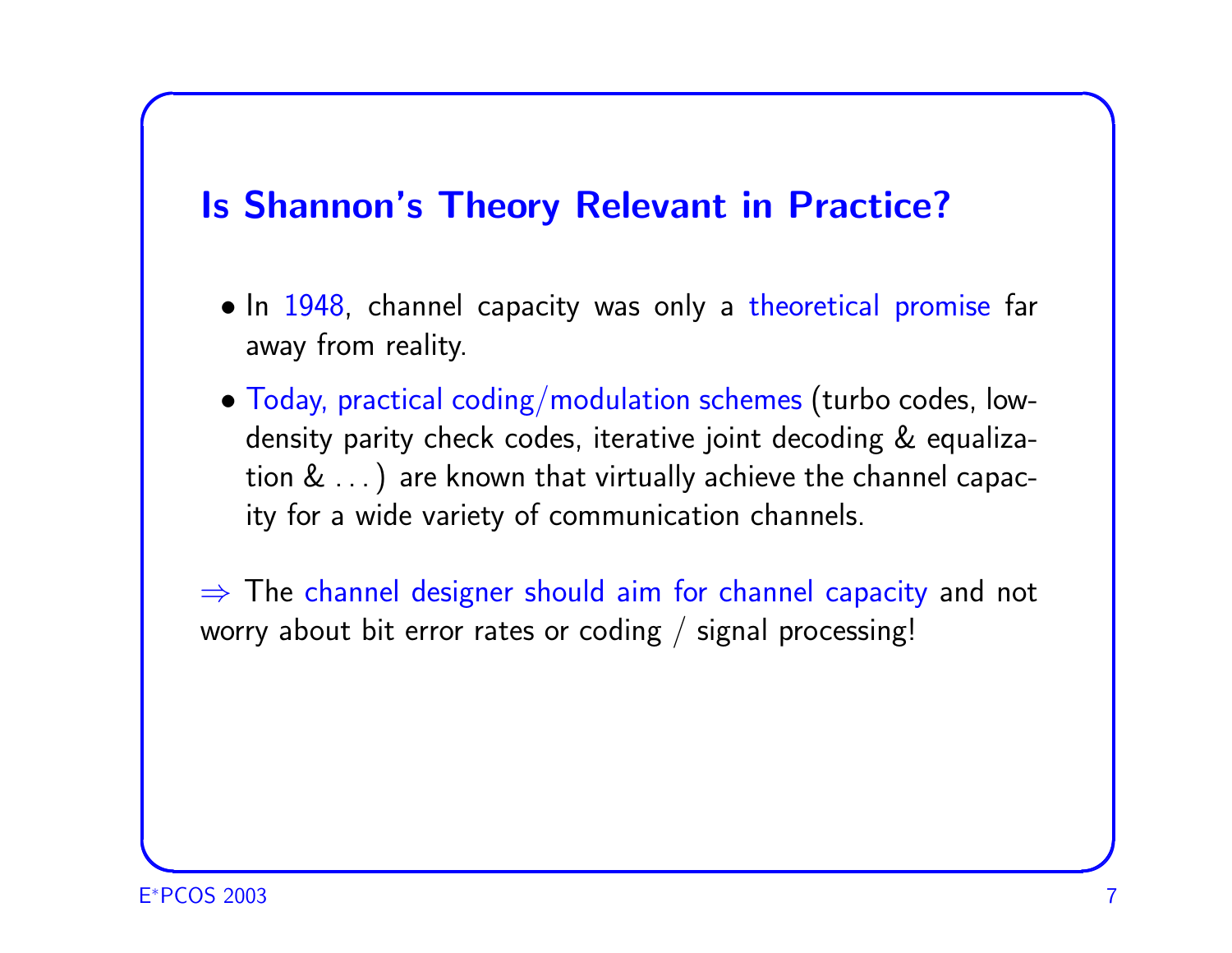# Is Shannon's Theory Relevant for Storage Channels?

Finally, yes!

 $\sqrt{2\pi}$ 

- Until recently, the capacity of most storage channels could not be computed.
- Now it can! (With some qualifications) cf. Arnold/Loeliger 2001; Kavčić 2001; ALV 2002.
- Practical coding / modulation / signal processing schemes that come close to the channel capacity are within reach! (With some qualifications).

Since these results are fairly new, substantial effort may still be required to apply them to any particular application.

✫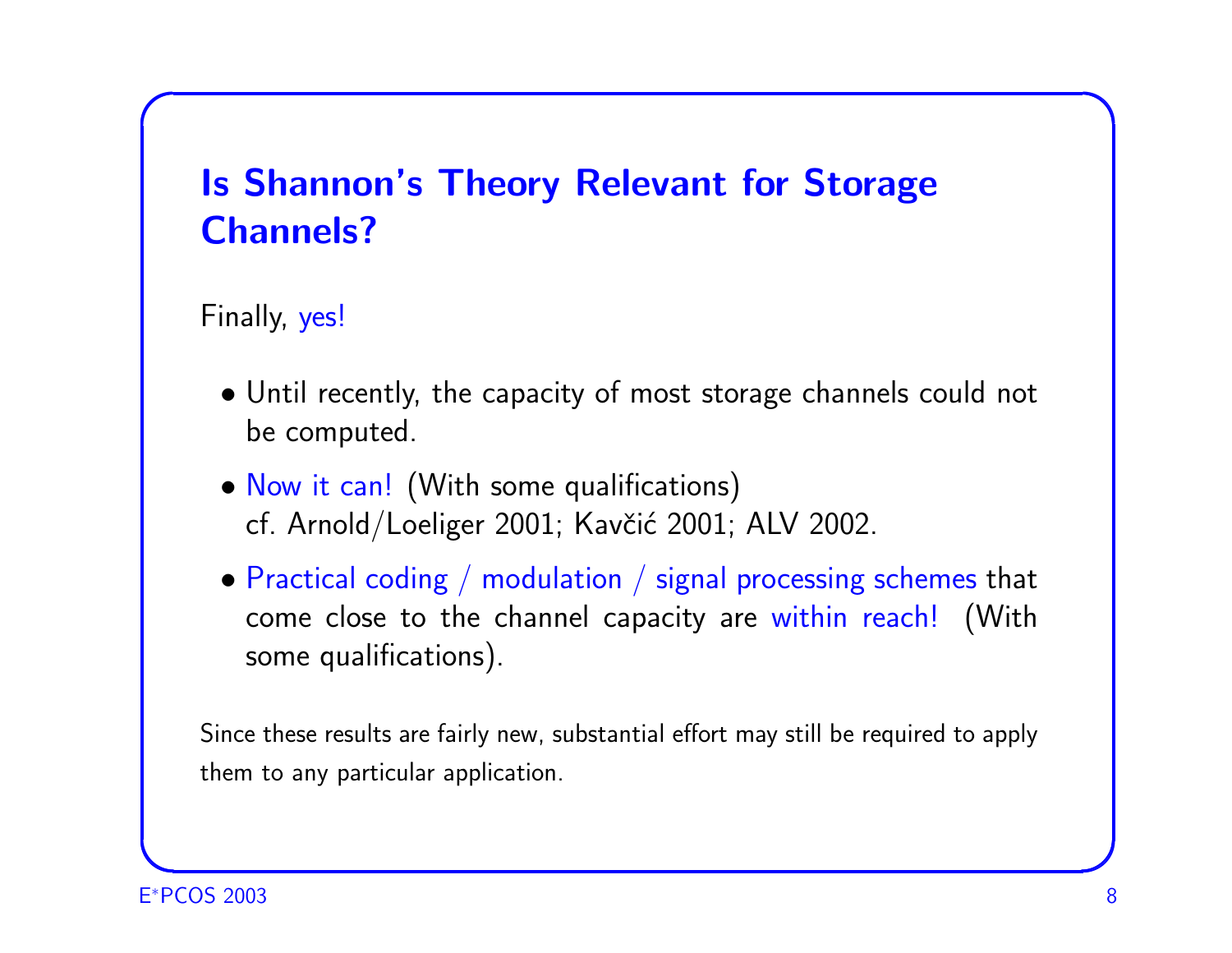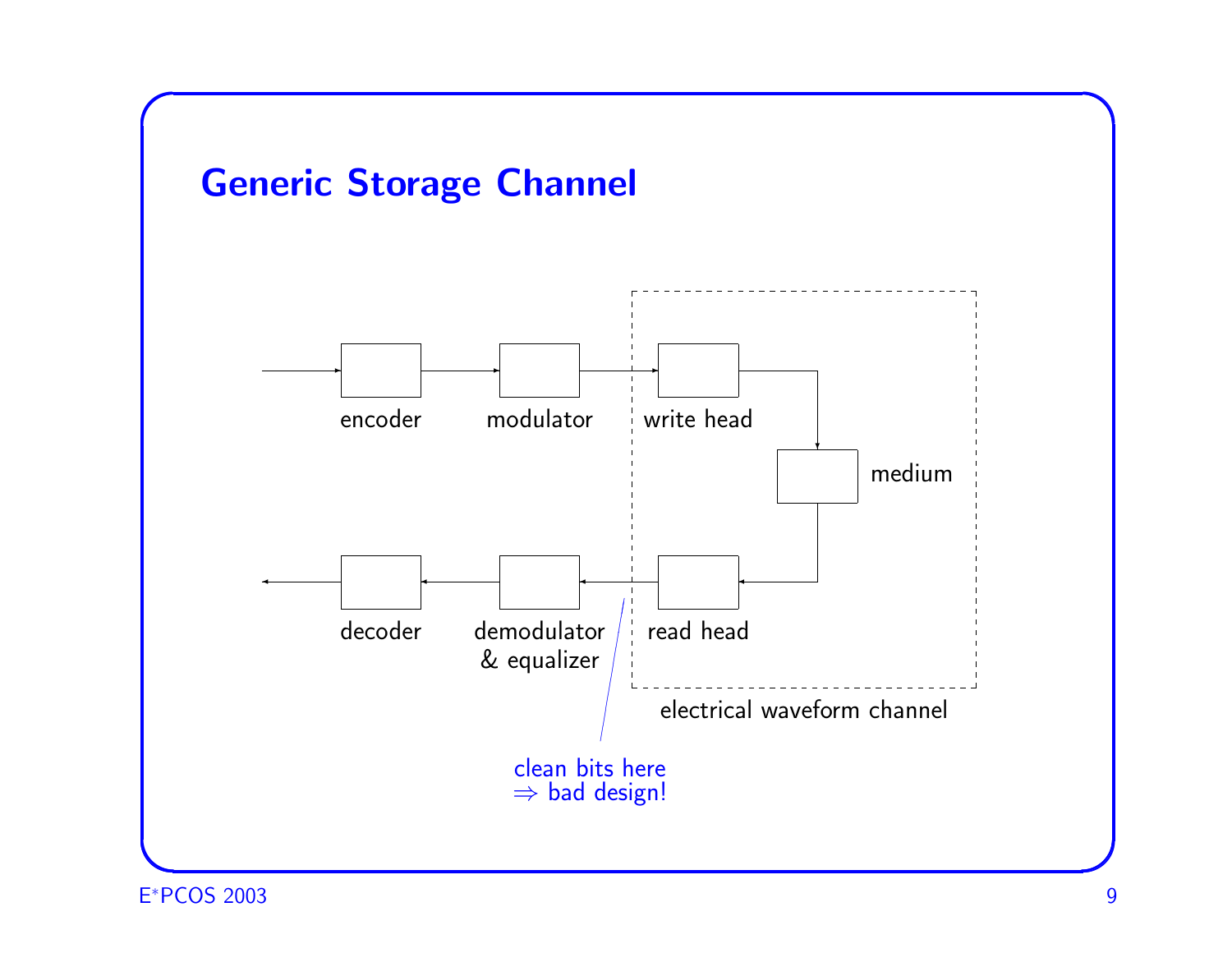#### How to Increase Channel Capacity

Besides by the obvious means (improving the medium, the read/write heads, servo precision, etc.), the channel capacity can also be increased by

- going to higher areal density
- using cells/pits of variable size (length/depth/width)
- cell/pit position modulation



 $\bullet$  . . . .

 $\overline{\phantom{a}}$ 

 $\sqrt{2\pi}$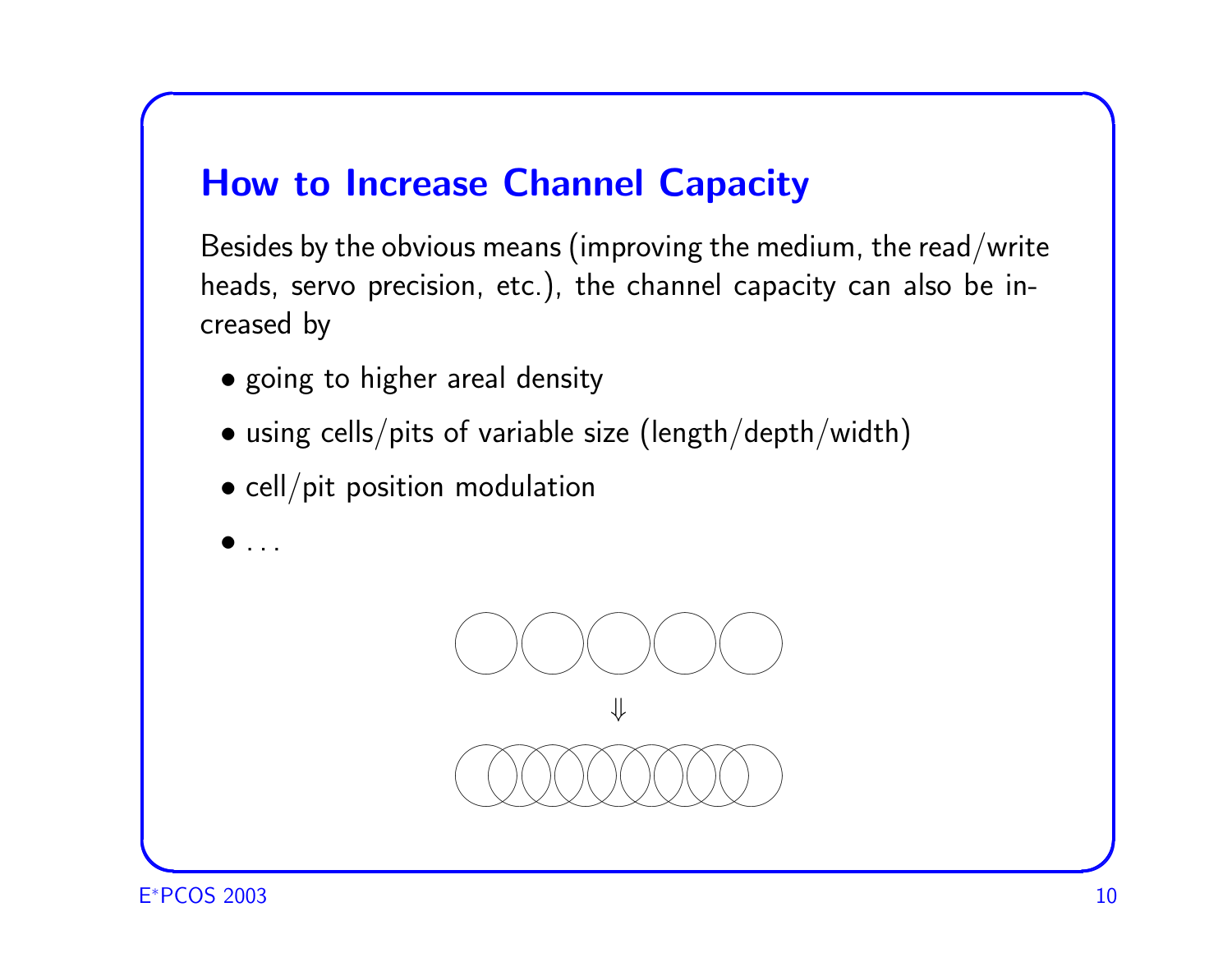### **Our Research at ETH Zürich**

- Coding and modulation.
- Numerical computation of channel capacity of "difficult" channels from channel measurements / simulations.
- Generic techniques for joint decoding, channel estimation, equalization, and synchronization ("turbo signal processing").
- Exploring the implementation of such techniques with novel nonlinear analog circuits ("probability gates") for high-speed or low-power applications.

 $\overline{\phantom{a}}$ 

 $\sqrt{2\pi}$